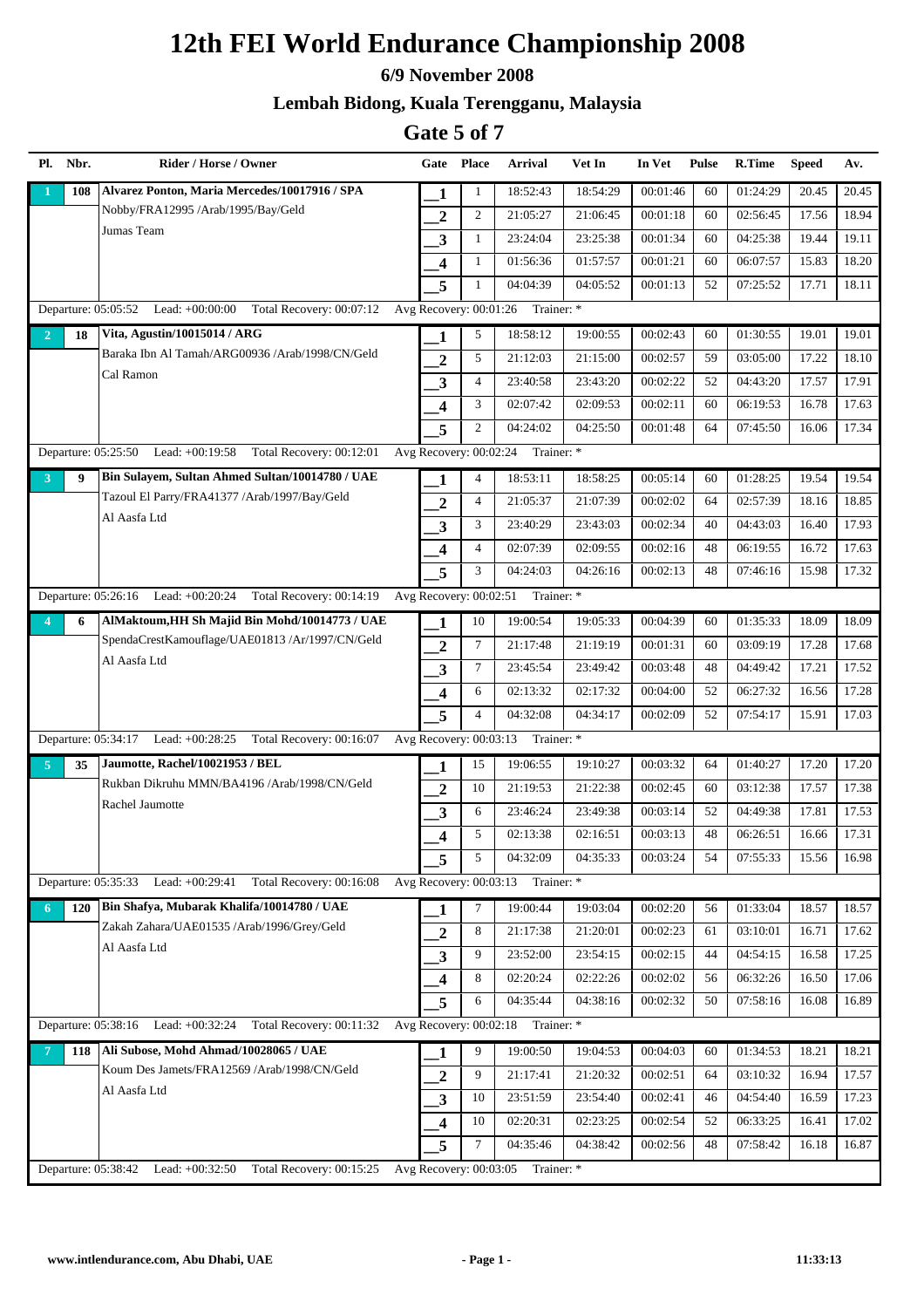#### **6/9 November 2008**

### **Lembah Bidong, Kuala Terengganu, Malaysia**

| Pl. Nbr.             | Rider / Horse / Owner                                        | Gate Place              |    | Arrival                           | Vet In   | In Vet   | <b>Pulse</b> | R.Time   | <b>Speed</b> | Av.   |
|----------------------|--------------------------------------------------------------|-------------------------|----|-----------------------------------|----------|----------|--------------|----------|--------------|-------|
| 119<br>8             | Bin Huzaim, Abdulla Thani/10032533 / UAE                     | 1                       | 8  | 19:00:49                          | 19:04:20 | 00:03:31 | 52           | 01:34:20 | 18.32        | 18.32 |
|                      | Castlebar Kadeen/AUS01654 /Arab/1997/Grey/Mare               | $\boldsymbol{2}$        | 12 | 21:17:44                          | 21:22:58 | 00:05:14 | 56           | 03:12:58 | 16.42        | 17.35 |
|                      | Al Aasfa Ltd                                                 | $\overline{\mathbf{3}}$ | 11 | 23:51:57                          | 23:54:41 | 00:02:44 | 48           | 04:54:41 | 16.99        | 17.23 |
|                      |                                                              | $\overline{\mathbf{4}}$ | 9  | 02:20:28                          | 02:23:14 | 00:02:46 | 44           | 06:33:14 | 16.44        | 17.03 |
|                      |                                                              | 5                       | 8  | 04:35:45                          | 04:38:46 | 00:03:01 | 52           | 07:58:46 | 16.13        | 16.87 |
|                      | Departure: 05:38:46 Lead: +00:32:54 Total Recovery: 00:17:16 | Avg Recovery: 00:03:27  |    | Trainer: *                        |          |          |              |          |              |       |
| 9 <sup>°</sup><br>58 | Lafaure, Julien/10018156 / FRA                               | 1                       | 28 | 19:08:41                          | 19:13:20 | 00:04:39 | 64           | 01:43:20 | 16.72        | 16.72 |
|                      | Jharez De Cabirat/FRA13111 /Arab/1997/Grey/Geld              | $\overline{2}$          | 20 | 21:21:04                          | 21:25:04 | 00:04:00 | 60           | 03:15:04 | 17.66        | 17.16 |
|                      | Jean Noel Lafaure                                            | 3                       | 15 | 23:55:08                          | 23:58:30 | 00:03:22 | 64           | 04:58:30 | 16.71        | 17.00 |
|                      |                                                              | $\overline{\mathbf{4}}$ | 13 | 02:27:03                          | 02:29:31 | 00:02:28 | 56           | 06:39:31 | 16.04        | 16.76 |
|                      |                                                              | 5                       | 9  | 04:44:36                          | 04:47:23 | 00:02:47 | 52           | 08:07:23 | 15.71        | 16.57 |
| Departure: 05:47:23  | Lead: $+00:41:31$<br>Total Recovery: 00:17:16                | Avg Recovery: 00:03:27  |    | Trainer: *                        |          |          |              |          |              |       |
| 26<br>10             | Al Doseri, Ghazi Mohd Ahmed/10017477 / BHR                   | 1                       | 15 | 19:07:35                          | 19:10:27 | 00:02:52 | 60           | 01:40:27 | 17.20        | 17.20 |
|                      | Mexico/BRN40066 /A-Arab/1998/L Bay/Geld                      | $\overline{2}$          | 16 | 21:20:56                          | 21:23:59 | 00:03:03 | 58           | 03:13:59 | 17.32        | 17.26 |
|                      | Royal Endurance Team of Bahrain                              | $\mathbf{3}$            | 16 | 23:54:57                          | 23:58:38 | 00:03:41 | 52           | 04:58:38 | 16.51        | 17.00 |
|                      |                                                              | $\overline{\mathbf{4}}$ | 14 | 02:25:58                          | 02:29:39 | 00:03:41 | 50           | 06:39:39 | 16.04        | 16.75 |
|                      |                                                              | 5                       | 10 | 04:44:35                          | 04:47:48 | 00:03:13 | 52           | 08:07:48 | 15.65        | 16.56 |
| Departure: 05:47:48  | Lead: $+00:41:56$ Total Recovery: 00:16:30                   | Avg Recovery: 00:03:18  |    | Trainer: *                        |          |          |              |          |              |       |
| 13<br>11             | AlKhalifa, HH Sh Nasser Bin Hamad/10018838 / BHR             | 1                       | 29 | 19:07:32                          | 19:13:46 | 00:06:14 | 60           | 01:43:46 | 16.65        | 16.65 |
|                      | Basic Instinct/BLU41210AERA /Arab/1993/Grey/Geld             | $\boldsymbol{2}$        | 33 | 21:29:59                          | 21:33:09 | 00:03:10 | 64           | 03:23:09 | 16.30        | 16.48 |
|                      | ISN                                                          | 3                       | 26 | 00:02:04                          | 00:11:09 | 00:09:05 | 60           | 05:11:09 | 16.00        | 16.31 |
|                      |                                                              | $\boldsymbol{4}$        | 15 | 02:32:35                          | 02:36:50 | 00:04:15 | 52           | 06:46:50 | 16.93        | 16.46 |
|                      |                                                              | 5                       | 11 | 04:47:36                          | 04:50:55 | 00:03:19 | 48           | 08:10:55 | 16.41        | 16.45 |
|                      | Departure: 05:50:55 Lead: +00:45:03 Total Recovery: 00:26:03 | Avg Recovery: 00:05:12  |    | Trainer: *                        |          |          |              |          |              |       |
| 12<br>96             | Al Suwaidi, Mohd Sultan / QTR                                | 1                       | 50 | 19:18:53                          | 19:21:10 | 00:02:17 | 56           | 01:51:10 | 15.54        | 15.54 |
|                      | Lasan/FRA41807 /Ar/1999/Bay/Geld                             | $\overline{2}$          | 42 | 21:40:02                          | 21:43:31 | 00:03:29 | 64           | 03:33:31 | 15.83        | 15.68 |
|                      | Al Shaqab Endurance Team                                     | 3                       | 34 | 00:15:32                          | 00:18:04 | 00:02:32 | 60           | 05:18:04 | 16.53        | 15.96 |
|                      |                                                              | $\overline{\mathbf{4}}$ | 20 | 02:41:44                          | 02:43:51 | 00:02:07 | 56           | 06:53:51 | 16.91        | 16.18 |
|                      |                                                              | 5                       | 12 | 04:57:00                          | 04:59:40 | 00:02:40 | 48           | 08:19:40 | 16.08        | 16.16 |
| Departure: 05:59:40  | Lead: +00:53:48<br>Total Recovery: 00:13:05                  | Avg Recovery: 00:02:37  |    | Trainer: *                        |          |          |              |          |              |       |
| 13<br>94             | Abugnaim, Faleh Nasser/10030717 / QTR                        | 1                       | 49 | 19:18:42                          | 19:21:08 | 00:02:26 | 60           | 01:51:08 | 15.55        | 15.55 |
|                      | Leonardo/FRA42703 /Arab/1999/Bay/Geld                        | $\boldsymbol{2}$        | 43 | 21:40:26                          | 21:43:37 | 00:03:11 | 60           | 03:33:37 | 15.81        | 15.67 |
|                      | Al Shaqab Endurance Team                                     | $\mathbf{3}$            | 36 | 00:15:25                          | 00:18:29 | 00:03:04 | 60           | 05:18:29 | 16.48        | 15.94 |
|                      |                                                              | 4                       | 22 | 02:41:51                          | 02:44:20 | 00:02:29 | 60           | 06:54:20 | 16.90        | 16.16 |
|                      |                                                              | 5                       | 13 | 04:57:04                          | 05:00:08 | 00:03:04 | 56           | 08:20:08 | 16.08        | 16.15 |
| Departure: 06:00:08  | Lead: $+00:54:16$<br>Total Recovery: 00:14:14                | Avg Recovery: 00:02:50  |    | Trainer: *                        |          |          |              |          |              |       |
| 99<br>14             | Beer, Atta Mohammed/10013979 / QTR                           | 1                       | 47 | 19:18:55                          | 19:20:49 | 00:01:54 | 56           | 01:50:49 | 15.59        | 15.59 |
|                      | EpsonDeLaBruiskaie/BEL11514 /P-A/1997/Bay/Geld               | $\overline{2}$          | 45 | 21:40:33                          | 21:44:02 | 00:03:29 | 52           | 03:34:02 | 15.70        | 15.64 |
|                      | Al Shaqab Endurance Team                                     | $\mathbf{3}$            | 35 | 00:15:27                          | 00:18:25 | 00:02:58 | 48           | 05:18:25 | 16.55        | 15.94 |
|                      |                                                              | $\overline{\mathbf{4}}$ | 23 | 02:41:48                          | 02:44:59 | 00:03:11 | 50           | 06:54:59 | 16.78        | 16.14 |
|                      |                                                              | 5                       | 14 | 04:57:14                          | 05:00:31 | 00:03:17 | 52           | 08:20:31 | 16.13        | 16.14 |
| Departure: 06:00:31  | Lead: +00:54:39<br>Total Recovery: 00:14:49                  |                         |    | Avg Recovery: 00:02:57 Trainer: * |          |          |              |          |              |       |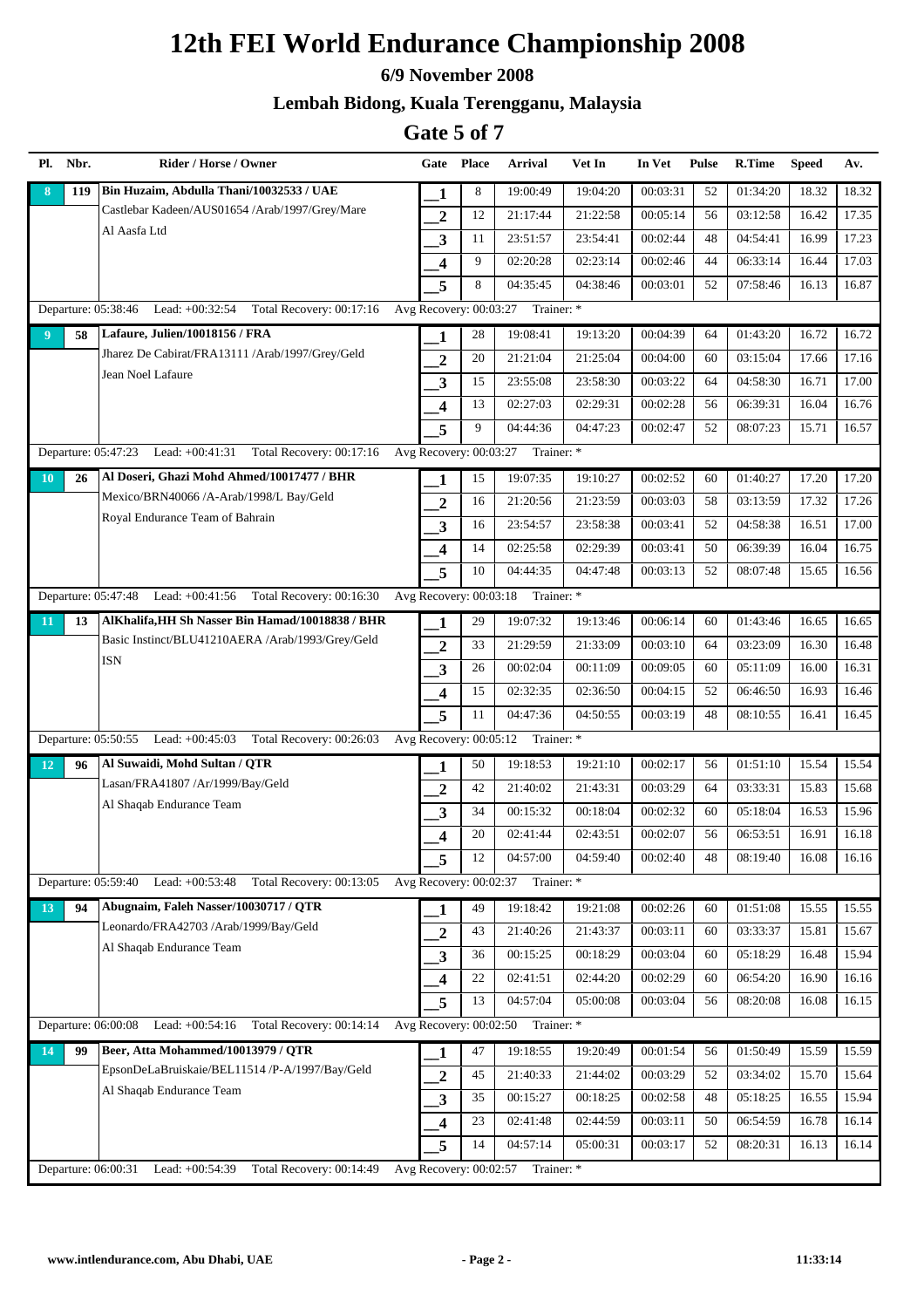#### **6/9 November 2008**

### **Lembah Bidong, Kuala Terengganu, Malaysia**

| Pl. Nbr.            | Rider / Horse / Owner                                           | Gate Place                          |        | <b>Arrival</b>                    | Vet In   | In Vet   | <b>Pulse</b> | R.Time   | <b>Speed</b> | Av.   |
|---------------------|-----------------------------------------------------------------|-------------------------------------|--------|-----------------------------------|----------|----------|--------------|----------|--------------|-------|
| 15<br>54            | Benoit, Philippe/10019322 / FRA                                 | 1                                   | 30     | 19:07:06                          | 19:13:55 | 00:06:49 | 64           | 01:43:55 | 16.63        | 16.63 |
|                     | Akim Du Boulve/FRA13378 /Arab/1998/Roan/Geld                    | $\overline{2}$                      | 21     | 21:20:03                          | 21:25:11 | 00:05:08 | 64           | 03:15:11 | 17.75        | 17.15 |
|                     | Philippe Benoit                                                 | 3                                   | 25     | 00:05:39                          | 00:08:34 | 00:02:55 | 60           | 05:08:34 | 15.24        | 16.45 |
|                     |                                                                 | 4                                   | 16     | 02:32:24                          | 02:37:57 | 00:05:33 | 60           | 06:47:57 | 16.30        | 16.41 |
|                     |                                                                 | 5                                   | 15     | 05:00:00                          | 05:03:16 | 00:03:16 | 60           | 08:23:16 | 14.48        | 16.05 |
|                     | Departure: 06:03:16 Lead: +00:57:24 Total Recovery: 00:23:41    | Avg Recovery: 00:04:44              |        | Trainer: *                        |          |          |              |          |              |       |
| 55<br>16            | Denayer, Caroline/10018182 / FRA                                | 1                                   | 23     | 19:08:45                          | 19:11:43 | 00:02:58 | 56           | 01:41:43 | 16.99        | 16.99 |
|                     | Gwellik Du Parc/FRA09102 /Arab/1994/Chestnut/Geld               | $\overline{2}$                      | 17     | 21:20:39                          | 21:24:00 | 00:03:21 | 60           | 03:14:00 | 17.56        | 17.26 |
|                     | Caroline Denayer Gad                                            | 3                                   | 14     | 23:54:56                          | 23:58:15 | 00:03:19 | 52           | 04:58:15 | 16.58        | 17.02 |
|                     |                                                                 | $\overline{\mathbf{4}}$             | 12     | 02:25:57                          | 02:29:05 | 00:03:08 | 62           | 06:39:05 | 16.07        | 16.78 |
|                     |                                                                 | 5                                   | 16     | 05:00:10                          | 05:04:28 | 00:04:18 | 58           | 08:24:28 | 13.10        | 16.01 |
| Departure: 06:04:28 | Lead: $+00:58:36$<br>Total Recovery: 00:17:04                   | Avg Recovery: 00:03:24              |        | Trainer: *                        |          |          |              |          |              |       |
| 98<br>17            | Al Nuaimi, Mohammed Tahous/10014695 / QTR                       | 1                                   | 12     | 19:04:28                          | 19:07:57 | 00:03:29 | 64           | 01:37:57 | 17.64        | 17.64 |
|                     | Istanboul/FRA10959 /P-Arab/1996/Grey/Mare                       | $\overline{2}$                      | 11     | 21:20:00                          | 21:22:43 | 00:02:43 | 60           | 03:12:43 | 17.09        | 17.37 |
|                     | Al Shaqab Endurance Team                                        | 3                                   | 8      | 23:49:59                          | 23:52:15 | 00:02:16 | 60           | 04:52:15 | 17.36        | 17.37 |
|                     |                                                                 | $\overline{\mathbf{4}}$             | $\tau$ | 02:12:14                          | 02:18:47 | 00:06:33 | 64           | 06:28:47 | 16.78        | 17.22 |
|                     |                                                                 | 5                                   | 17     | 05:02:42                          | 05:05:54 | 00:03:12 | 62           | 08:25:54 | 11.78        | 15.96 |
|                     | Departure: 06:05:54 Lead: +01:00:02 Total Recovery: 00:18:13    | Avg Recovery: 00:03:38              |        | Trainer: *                        |          |          |              |          |              |       |
| 113<br>18           | Zabalua Dorronsoro, Jon/10019609 / SPA                          | 1                                   | 41     | 19:12:52                          | 19:16:20 | 00:03:28 | 62           | 01:46:20 | 16.25        | 16.25 |
|                     | IO/FRA10711 /./1993/Bay/Mare                                    | $\boldsymbol{2}$                    | 38     | 21:30:16                          | 21:38:31 | 00:08:15 | 60           | 03:28:31 | 15.85        | 16.06 |
|                     | Jesus Maria Zabalua Otegi                                       | 3                                   | 33     | 00:13:41                          | 00:17:42 | 00:04:01 | 40           | 05:17:42 | 15.83        | 15.98 |
|                     |                                                                 | $\overline{\mathbf{4}}$             | 24     | 02:42:32                          | 02:46:20 | 00:03:48 | 44           | 06:56:20 | 16.42        | 16.08 |
|                     |                                                                 | 5                                   | 18     | 05:03:14                          | 05:08:07 | 00:04:53 | 46           | 08:28:07 | 15.04        | 15.89 |
|                     | Departure: 06:08:07 Lead: +01:02:15 Total Recovery: 00:24:25    | Avg Recovery: $00:\overline{04:53}$ |        | Trainer: *                        |          |          |              |          |              |       |
| 93<br>19            | Raposo, Joao/10014058 / POR                                     | 1                                   | 14     | 19:06:18                          | 19:09:49 | 00:03:31 | 56           | 01:39:49 | 17.31        | 17.31 |
|                     | Quinza/POR02338 /P-Arab/1997/Bay/Mare                           | $\overline{2}$                      | 22     | 21:23:19                          | 21:26:16 | 00:02:57 | 60           | 03:16:16 | 16.80        | 17.06 |
|                     | Joao Serra Raposo                                               | 3                                   | 21     | 00:03:43                          | 00:06:10 | 00:02:27 | 48           | 05:06:10 | 15.72        | 16.58 |
|                     |                                                                 | $\overline{\mathbf{4}}$             | 27     | 02:52:56                          | 02:55:51 | 00:02:55 | 48           | 07:05:51 | 13.54        | 15.72 |
|                     |                                                                 | 5                                   | 19     | 05:12:37                          | 05:15:16 | 00:02:39 | 48           | 08:35:16 | 15.43        | 15.67 |
|                     | Departure: 06:15:16 Lead: +01:09:24<br>Total Recovery: 00:14:29 | Avg Recovery: 00:02:53              |        | Trainer: *                        |          |          |              |          |              |       |
| 20<br>91            | Costa, Ana Margarida/10021314 / POR                             | 1                                   | 24     | 19:06:13                          | 19:12:31 | 00:06:18 | 62           | 01:42:31 | 16.86        | 16.86 |
|                     | Gozlane Du Somail/POR01727 /Selle/1994/Grey/Mare                | $\boldsymbol{2}$                    | 25     | 21:25:48                          | 21:28:28 | 00:02:40 | 60           | 03:18:28 | 16.88        | 16.87 |
|                     | Josa Manuel Costa                                               | 3                                   | 24     | 00:03:46                          | 00:06:49 | 00:03:03 | 52           | 05:06:49 | 15.95        | 16.54 |
|                     |                                                                 | 4                                   | 29     | 02:52:54                          | 02:57:50 | 00:04:56 | 56           | 07:07:50 | 13.39        | 15.65 |
|                     |                                                                 | 5                                   | 20     | 05:12:36                          | 05:16:45 | 00:04:09 | 52           | 08:36:45 | 15.52        | 15.63 |
| Departure: 06:16:45 | Lead: $+01:10:53$<br>Total Recovery: 00:21:06                   | Avg Recovery: 00:04:13              |        | Trainer: *                        |          |          |              |          |              |       |
| 20<br>21            | Mcgaffin, Kristie/10013830 / AUS                                | 1                                   | 18     | 19:07:22                          | 19:10:38 | 00:03:16 | 62           | 01:40:38 | 17.17        | 17.17 |
|                     | Tierview Maverick/AUS01655 /P-Arab/1997/Bay/Geld                | $\overline{2}$                      | 29     | 21:27:41                          | 21:30:05 | 00:02:24 | 64           | 03:20:05 | 16.29        | 16.73 |
|                     | Margaret Wade                                                   | 3                                   | 29     | 00:09:32                          | 00:13:02 | 00:03:30 | 58           | 05:13:02 | 15.30        | 16.22 |
|                     |                                                                 | 4                                   | 25     | 02:51:01                          | 02:54:16 | 00:03:15 | 48           | 07:04:16 | 14.56        | 15.78 |
|                     |                                                                 | 5                                   | 21     | 05:16:58                          | 05:19:39 | 00:02:41 | 52           | 08:39:39 | 14.47        | 15.54 |
| Departure: 06:19:39 | Lead: +01:13:47<br>Total Recovery: 00:15:06                     |                                     |        | Avg Recovery: 00:03:01 Trainer: * |          |          |              |          |              |       |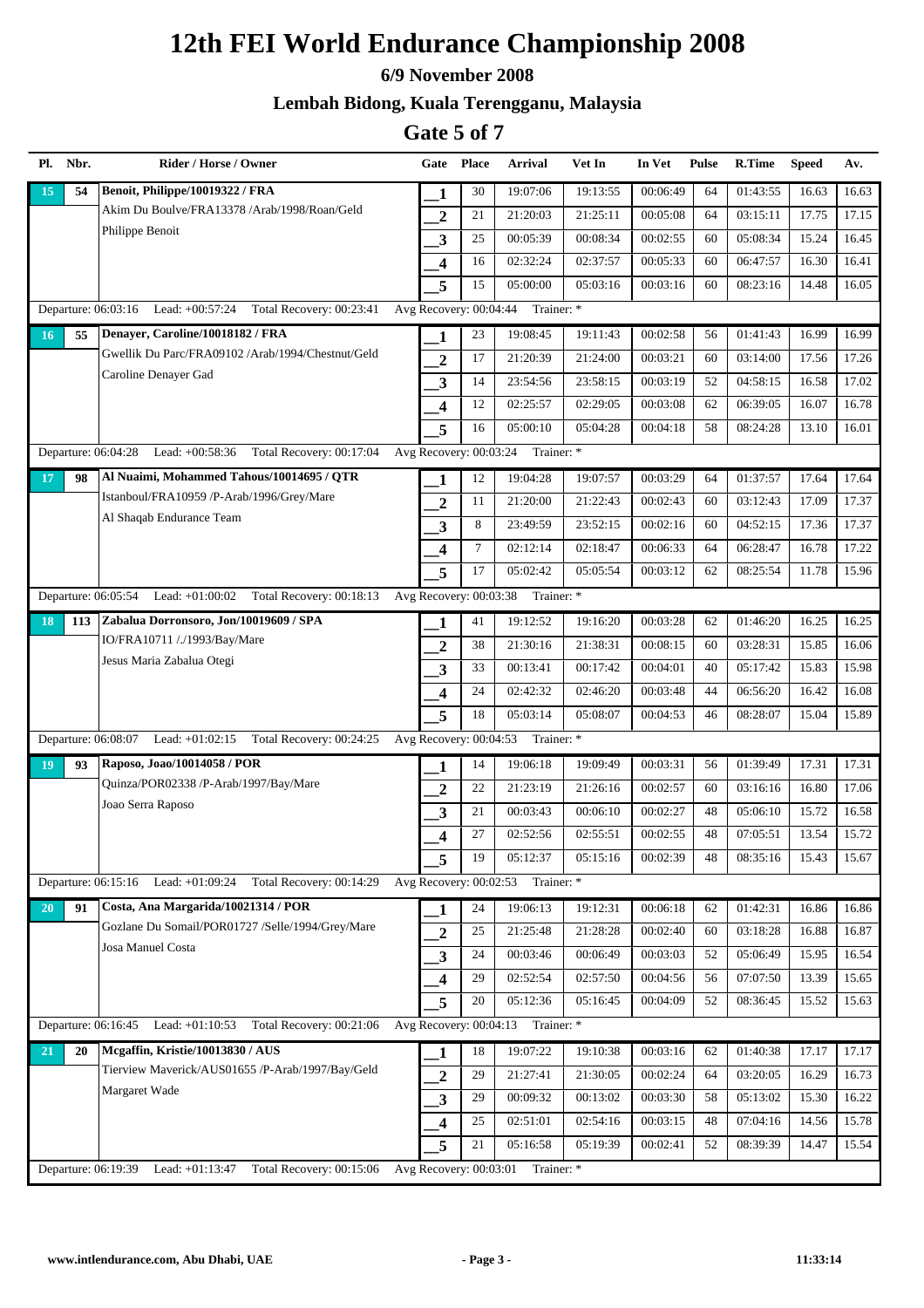#### **6/9 November 2008**

### **Lembah Bidong, Kuala Terengganu, Malaysia**

| Pl. Nbr.        | Rider / Horse / Owner                                                | Gate Place               |    | Arrival                           | Vet In   | In Vet     | <b>Pulse</b> | R.Time   | <b>Speed</b> | Av.   |
|-----------------|----------------------------------------------------------------------|--------------------------|----|-----------------------------------|----------|------------|--------------|----------|--------------|-------|
| $\overline{22}$ | AlKhalifa, HH Sh Khalid Bin Hamad/10015042 / BHR<br>$\overline{2}$   | 1                        | 66 | 19:07:28                          | 19:28:23 | 00:20:55   | 64           | 01:58:23 | 14.60        | 14.60 |
|                 | Kheopsy Du Pilat/CHI40038 /A-Arab/1997/CN/Mare                       | $\boldsymbol{2}$         | 51 | 21:46:10                          | 21:49:24 | 00:03:14   | 60           | 03:39:24 | 16.04        | 15.26 |
|                 | ISN                                                                  | $\mathbf{3}$             | 40 | 00:21:44                          | 00:28:13 | 00:06:29   | 56           | 05:28:13 | 15.88        | 15.47 |
|                 |                                                                      | $\overline{\mathbf{4}}$  | 31 | 02:52:55                          | 03:02:16 | 00:09:21   | 52           | 07:12:16 | 15.57        | 15.49 |
|                 |                                                                      | 5                        | 22 | 05:12:40                          | 05:19:46 | 00:07:06   | 56           | 08:39:46 | 15.77        | 15.54 |
|                 | Departure: 06:19:46 Lead: +01:13:54 Total Recovery: 00:47:05         | Avg Recovery: 00:09:25   |    | Trainer: *                        |          |            |              |          |              |       |
| 23              | Toft, Penny/10013832 / AUS<br>23                                     | 1                        | 38 | 19:10:53                          | 19:15:26 | 00:04:33   | 63           | 01:45:26 | 16.39        | 16.39 |
|                 | Don/AUS02026 /A-Arab/1996/Bay/Geld                                   | $\overline{2}$           | 39 | 21:31:31                          | 21:38:53 | 00:07:22   | 56           | 03:28:53 | 15.66        | 16.03 |
|                 | Peter Loft                                                           | 3                        | 37 | 00:17:21                          | 00:20:08 | 00:02:47   | 56           | 05:20:08 | 15.53        | 15.86 |
|                 |                                                                      | $\overline{\mathbf{4}}$  | 26 | 02:51:05                          | 02:55:27 | 00:04:22   | 48           | 07:05:27 | 15.38        | 15.74 |
|                 |                                                                      | 5                        | 23 | 05:17:01                          | 05:21:55 | 00:04:54   | 58           | 08:41:55 | 14.31        | 15.47 |
|                 | Departure: 06:21:55 Lead: +01:16:03 Total Recovery: 00:23:58         | Avg Recovery: 00:04:47   |    | Trainer: *                        |          |            |              |          |              |       |
| 24<br>127       | Worthington, Janice/10014023 / USA                                   | 1                        | 56 | 19:20:31                          | 19:24:52 | 00:04:21   | 60           | 01:54:52 | 15.04        | 15.04 |
|                 | Golden Lightning/USA41820 /Arab/2000/Grey/Geld                       | $\overline{2}$           | 50 | 21:44:36                          | 21:48:55 | 00:04:19   | 64           | 03:38:55 | 15.57        | 15.29 |
|                 | Janice Worthington                                                   | $\mathbf{3}$             | 44 | 00:33:02                          | 00:36:35 | 00:03:33   | 48           | 05:36:35 | 14.69        | 15.08 |
|                 |                                                                      | $\overline{\mathbf{4}}$  | 37 | 03:03:06                          | 03:06:37 | 00:03:31   | 48           | 07:16:37 | 16.20        | 15.34 |
|                 |                                                                      | 5                        | 24 | 05:21:07                          | 05:24:42 | 00:03:35   | 56           | 08:44:42 | 15.67        | 15.39 |
|                 | Departure: 06:24:42 Lead: +01:18:50 Total Recovery: 00:19:19         | Avg Recovery: 00:03:51   |    | Trainer: *                        |          |            |              |          |              |       |
| 104<br>25       | <b>Muller, Naomi/10019846 / SAF</b>                                  | 1                        | 40 | 19:09:54                          | 19:16:19 | 00:06:25   | 58           | 01:46:19 | 16.25        | 16.25 |
|                 | Khyber/RSA40109 /Arab/2000/Grey/Geld                                 | $\boldsymbol{2}$         | 31 | 21:30:39                          | 21:32:36 | 00:01:57   | 56           | 03:22:36 | 16.82        | 16.52 |
|                 | Naomi Muller                                                         | 3                        | 31 | 00:11:18                          | 00:16:11 | 00:04:53   | 44           | 05:16:11 | 15.21        | 16.05 |
|                 |                                                                      | $\boldsymbol{4}$         | 28 | 02:51:22                          | 02:57:10 | 00:05:48   | 57           | 07:07:10 | 14.60        | 15.68 |
|                 |                                                                      | 5                        | 25 | 05:20:08                          | 05:29:59 | 00:09:51   | 56           | 08:49:59 | 13.42        | 15.24 |
|                 | Departure: 06:29:59 Lead: +01:24:07 Total Recovery: 00:28:54         | Avg Recovery: 00:05:46   |    | Trainer: *                        |          |            |              |          |              |       |
| 26              | Di Geronimo, Pietro/10032032 / BEL<br>34                             | 1                        | 27 | 19:06:43                          | 19:13:10 | 00:06:27   | 56           | 01:43:10 | 16.75        | 16.75 |
|                 | SD Mengali/BA4443 /Arab/1999/Chestnut/Geld                           | $\overline{2}$           | 19 | 21:20:25                          | 21:24:55 | 00:04:30   | 63           | 03:14:55 | 17.66        | 17.18 |
|                 | Pietro Di Geronimo                                                   | 3                        | 17 | 23:55:04                          | 23:58:57 | 00:03:53   | 52           | 04:58:57 | 16.61        | 16.98 |
|                 |                                                                      | $\overline{\mathbf{4}}$  | 32 | 02:52:39                          | 03:03:29 | 00:10:50   | 52           | 07:13:29 | 12.04        | 15.45 |
|                 |                                                                      | 5                        | 26 | 05:26:23                          | 05:31:34 | 00:05:11   | 52           | 08:51:34 | 14.07        | 15.19 |
|                 | Departure: 06:31:34<br>Lead: $+01:25:42$ Total Recovery: $00:30:51$  |                          |    | Avg Recovery: 00:06:10 Trainer: * |          |            |              |          |              |       |
| 27              | Pereira, Rui/10014675 / POR<br>92                                    | 1                        | 17 | 19:06:15                          | 19:10:37 | 00:04:22   | 64           | 01:40:37 | 17.17        | 17.17 |
|                 | Canario/POR01379 /P-Arab/1995/Grey/Geld                              | $\boldsymbol{2}$         | 24 | 21:25:43                          | 21:28:08 | 00:02:25   | 56           | 03:18:08 | 16.61        | 16.90 |
|                 | Josa Maria Salvaa                                                    | $\mathbf{3}$             | 23 | 00:14:25                          | 00:06:47 | $00:-7:38$ | 52           | 05:06:47 | 15.90        | 16.55 |
|                 |                                                                      | 4                        | 33 | 02:52:58                          | 03:04:31 | 00:11:33   | 56           | 07:14:31 | 12.68        | 15.41 |
|                 |                                                                      | 5                        | 27 | 05:28:00                          | 05:32:16 | 00:04:16   | 56           | 08:52:16 | 14.12        | 15.17 |
|                 | Departure: 06:32:16 Lead: +01:26:24 Total Recovery: 00:16:14         | Avg Recovery: $00:03:14$ |    | Trainer: *                        |          |            |              |          |              |       |
| 28              | Dietsch, Pascale/10015160 / FRA<br>56                                | 1                        | 36 | 19:07:12                          | 19:14:56 | 00:07:44   | 62           | 01:44:56 | 16.47        | 16.47 |
|                 | HifraneDuBarthas/FRA09978 /Cbreed/1995/Bay/Mare                      | $\overline{2}$           | 23 | 21:23:32                          | 21:27:56 | 00:04:24   | 60           | 03:17:56 | 17.42        | 16.91 |
|                 | Regis Kuntz                                                          | $\mathbf{3}$             | 22 | 00:02:02                          | 00:06:40 | 00:04:38   | 52           | 05:06:40 | 15.89        | 16.55 |
|                 |                                                                      | $\overline{\mathbf{4}}$  | 30 | 02:52:36                          | 02:58:15 | 00:05:39   | 63           | 07:08:15 | 13.32        | 15.64 |
|                 |                                                                      | 5                        | 28 | 05:28:05                          | 05:33:03 | 00:04:58   | 52           | 08:53:03 | 13.17        | 15.15 |
|                 | Lead: $+01:27:11$<br>Total Recovery: 00:27:23<br>Departure: 06:33:03 |                          |    | Avg Recovery: 00:05:28 Trainer: * |          |            |              |          |              |       |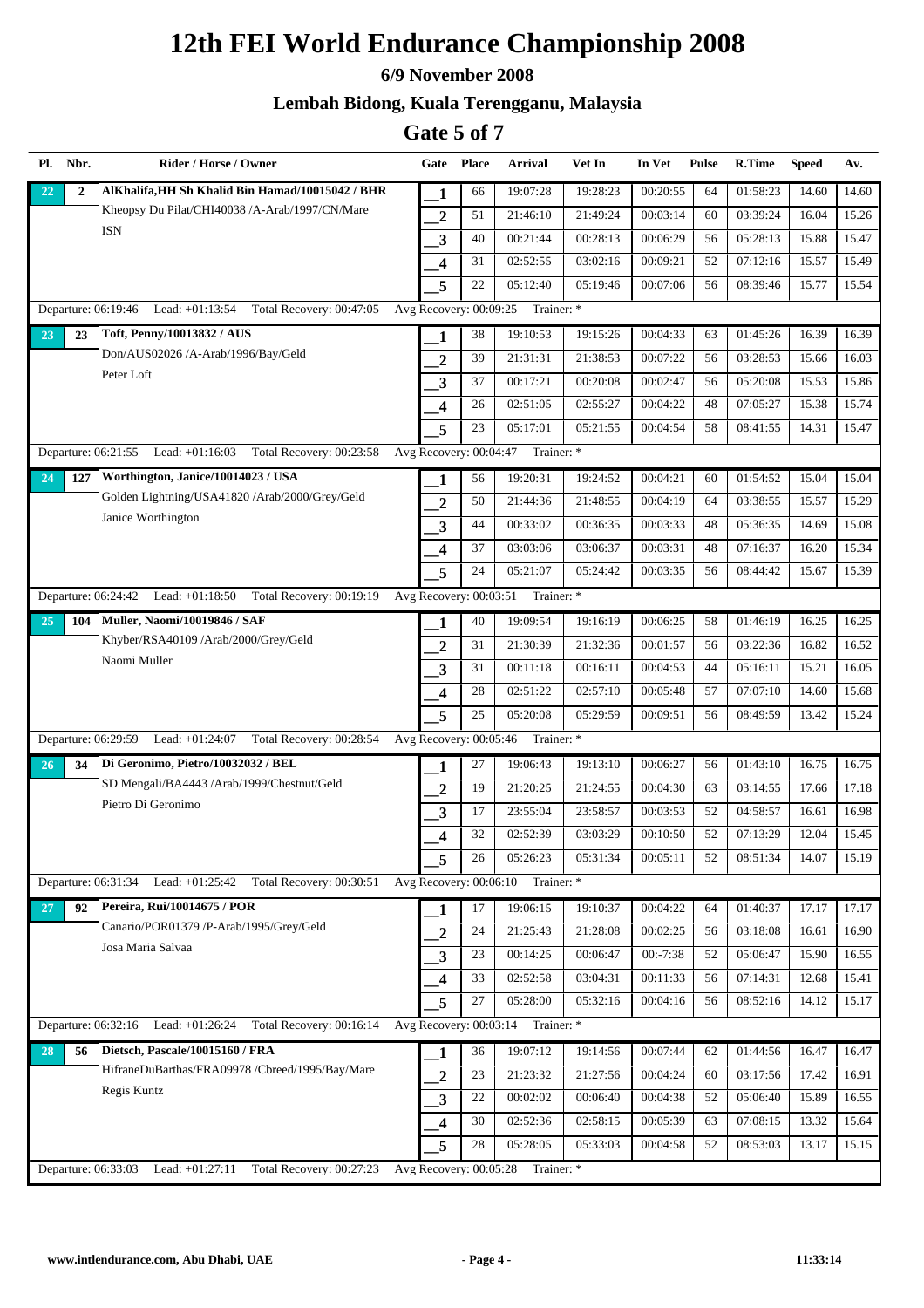#### **6/9 November 2008**

### **Lembah Bidong, Kuala Terengganu, Malaysia**

| Pl. Nbr.            | Rider / Horse / Owner                                           | Gate Place               |    | Arrival                           | Vet In   | In Vet   | <b>Pulse</b> | R.Time   | <b>Speed</b> | Av.   |
|---------------------|-----------------------------------------------------------------|--------------------------|----|-----------------------------------|----------|----------|--------------|----------|--------------|-------|
| 73<br>29            | Garatti, Simona/10018127 / ITA                                  | 1                        | 37 | 19:11:20                          | 19:15:08 | 00:03:48 | 64           | 01:45:08 | 16.44        | 16.44 |
|                     | Z'tadore Al Maury/ITA40762 /Arab/1996/CN/Mare                   | $\boldsymbol{2}$         | 41 | 21:31:24                          | 21:41:36 | 00:10:12 | 60           | 03:31:36 | 15.22        | 15.82 |
|                     | Simona Garatti                                                  | $\overline{\mathbf{3}}$  | 41 | 00:24:01                          | 00:28:50 | 00:04:49 | 46           | 05:28:50 | 14.74        | 15.44 |
|                     |                                                                 | $\overline{\mathbf{4}}$  | 34 | 03:01:19                          | 03:05:53 | 00:04:34 | 44           | 07:15:53 | 15.13        | 15.36 |
|                     |                                                                 | 5                        | 29 | 05:37:51                          | 05:42:54 | 00:05:03 | 40           | 09:02:54 | 12.90        | 14.88 |
| Departure: 06:42:54 | Lead: +01:37:02 Total Recovery: 00:28:26                        | Avg Recovery: 00:05:41   |    | Trainer: *                        |          |          |              |          |              |       |
| 30<br>122           | Brunjes, Kathy/10021149 / USA                                   | 1                        | 97 | 19:17:00                          | 19:45:26 | 00:28:26 | 60           | 02:15:26 | 12.76        | 12.76 |
|                     | Theatric/USA40137 /Arab/1998/Chestnut/Geld                      | $\overline{2}$           | 76 | 22:10:30                          | 22:12:44 | 00:02:14 | 62           | 04:02:44 | 15.10        | 13.79 |
|                     | Katherine J. Brunjes                                            | 3                        | 55 | 00:44:58                          | 00:51:46 | 00:06:48 | 56           | 05:51:46 | 15.85        | 14.43 |
|                     |                                                                 | $\overline{\mathbf{4}}$  | 43 | 03:26:57                          | 03:32:30 | 00:05:33 | 60           | 07:42:30 | 14.63        | 14.48 |
|                     |                                                                 | 5                        | 30 | 05:40:03                          | 05:44:13 | 00:04:10 | 52           | 09:04:13 | 16.89        | 14.84 |
| Departure: 06:44:13 | Lead: +01:38:21 Total Recovery: 00:47:11                        | Avg Recovery: 00:09:26   |    | Trainer: *                        |          |          |              |          |              |       |
| 88<br>31            | Al Fori, Mahmood/10035632 / OMA                                 | 1                        | 46 | 19:09:31                          | 19:20:43 | 00:11:12 | 56           | 01:50:43 | 15.61        | 15.61 |
|                     | Kalifat Du Castel/GER41044 /Arab/1998/CN/Mare                   | $\overline{2}$           | 47 | 21:40:27                          | 21:47:39 | 00:07:12 | 58           | 03:37:39 | 15.15        | 15.38 |
|                     | Royal Cavalry Sultanate of Oman                                 | $\mathbf{3}$             | 39 | 00:22:10                          | 00:27:52 | 00:05:42 | 52           | 05:27:52 | 15.68        | 15.48 |
|                     |                                                                 | $\overline{\mathbf{4}}$  | 38 | 03:01:26                          | 03:06:46 | 00:05:20 | 54           | 07:16:46 | 14.88        | 15.33 |
|                     |                                                                 | 5                        | 31 | 05:40:11                          | 05:44:45 | 00:04:34 | 56           | 09:04:45 | 12.78        | 14.82 |
|                     | Departure: 06:44:45 Lead: +01:38:53 Total Recovery: 00:34:00    | Avg Recovery: 00:06:48   |    | Trainer: *                        |          |          |              |          |              |       |
| 7<br>32             | Dupin De Greenwalt, Carolina/10028559 / ARG                     | 1                        | 21 | 19:05:37                          | 19:11:16 | 00:05:39 | 60           | 01:41:16 | 17.06        | 17.06 |
|                     | Jessie Q/ARG00926 /P-Arab/1996/Grey/Mare                        | $\boldsymbol{2}$         | 13 | 21:19:28                          | 21:22:59 | 00:03:31 | 60           | 03:12:59 | 17.66        | 17.35 |
|                     | Carolina Greenwalt                                              | 3                        | 5  | 23:45:44                          | 23:49:24 | 00:03:40 | 54           | 04:49:24 | 17.92        | 17.54 |
|                     |                                                                 | $\overline{\mathbf{4}}$  | 39 | 03:06:33                          | 03:10:26 | 00:03:53 | 48           | 07:20:26 | 10.73        | 15.20 |
|                     |                                                                 | 5                        | 32 | 05:41:58                          | 05:47:05 | 00:05:07 | 52           | 09:07:05 | 12.94        | 14.76 |
|                     | Departure: 06:47:05 Lead: +01:41:13 Total Recovery: 00:21:50    | Avg Recovery: 00:04:22   |    | Trainer: *                        |          |          |              |          |              |       |
| 125<br>33           | Kanavy, Valerie/10014017 / USA                                  | 1                        | 95 | 19:17:15                          | 19:44:13 | 00:26:58 | 60           | 02:14:13 | 12.88        | 12.88 |
|                     | Flash Flame/USA10776 /Arab/1998/Grey/Mare                       | $\overline{2}$           | 71 | 22:02:33                          | 22:05:44 | 00:03:11 | 64           | 03:55:44 | 15.96        | 14.20 |
|                     | Valerie Kanavy                                                  | 3                        | 56 | 00:45:11                          | 00:51:57 | 00:06:46 | 54           | 05:51:57 | 14.87        | 14.42 |
|                     |                                                                 | $\overline{\mathbf{4}}$  | 44 | 03:18:19                          | 03:33:14 | 00:14:55 | 56           | 07:43:14 | 14.56        | 14.46 |
|                     |                                                                 | 5                        | 33 | 05:49:59                          | 05:56:12 | 00:06:13 | 56           | 09:16:12 | 14.84        | 14.52 |
|                     | Departure: 06:56:12 Lead: +01:50:20<br>Total Recovery: 00:58:03 |                          |    | Avg Recovery: 00:11:36 Trainer: * |          |          |              |          |              |       |
| 34<br>76            | Laliscia, Gianluca/10013935 / ITA                               | 1                        | 80 | 19:33:22                          | 19:36:23 | 00:03:01 | 48           | 02:06:23 | 13.67        | 13.67 |
|                     | Kohl/ITA09195 /Arab/1995/Bay/Stall                              | $\boldsymbol{2}$         | 74 | 22:10:09                          | 22:11:40 | 00:01:31 | 56           | 04:01:40 | 14.05        | 13.85 |
|                     | Al Aasfa Ltd                                                    | $\mathbf{3}$             | 59 | 01:07:30                          | 01:09:31 | 00:02:01 | 64           | 06:09:31 | 13.52        | 13.74 |
|                     |                                                                 | 4                        | 50 | 03:52:59                          | 03:56:24 | 00:03:25 | 60           | 08:06:24 | 13.86        | 13.77 |
|                     |                                                                 | 5                        | 34 | 06:20:13                          | 06:22:51 | 00:02:38 | 60           | 09:42:51 | 14.31        | 13.86 |
| Departure: 07:22:51 | Lead: $+02:16:59$ Total Recovery: 00:12:36                      | Avg Recovery: $00:02:31$ |    | Trainer: *                        |          |          |              |          |              |       |
| 74<br>35            | Giacchero, Patrizia/10014543 / ITA                              | 1                        | 44 | 19:11:17                          | 19:17:59 | 00:06:42 | 60           | 01:47:59 | 16.00        | 16.00 |
|                     | Locace/ITA41054 /./1999/Dun/Geld                                | $\overline{2}$           | 46 | 21:43:03                          | 21:46:17 | 00:03:14 | 64           | 03:36:17 | 14.96        | 15.48 |
|                     | Gabriella Bordone                                               | $\mathbf{3}$             | 49 | 00:24:03                          | 00:43:03 | 00:19:00 | 50           | 05:43:03 | 13.63        | 14.80 |
|                     |                                                                 | $\overline{\mathbf{4}}$  | 45 | 03:27:09                          | 03:34:33 | 00:07:24 | 56           | 07:44:33 | 13.33        | 14.41 |
|                     |                                                                 | 5                        | 35 | 06:12:22                          | 06:23:38 | 00:11:16 | 52           | 09:43:38 | 11.59        | 13.84 |
| Departure: 07:23:38 | Lead: +02:17:46<br>Total Recovery: 00:47:36                     |                          |    | Avg Recovery: 00:09:31 Trainer: * |          |          |              |          |              |       |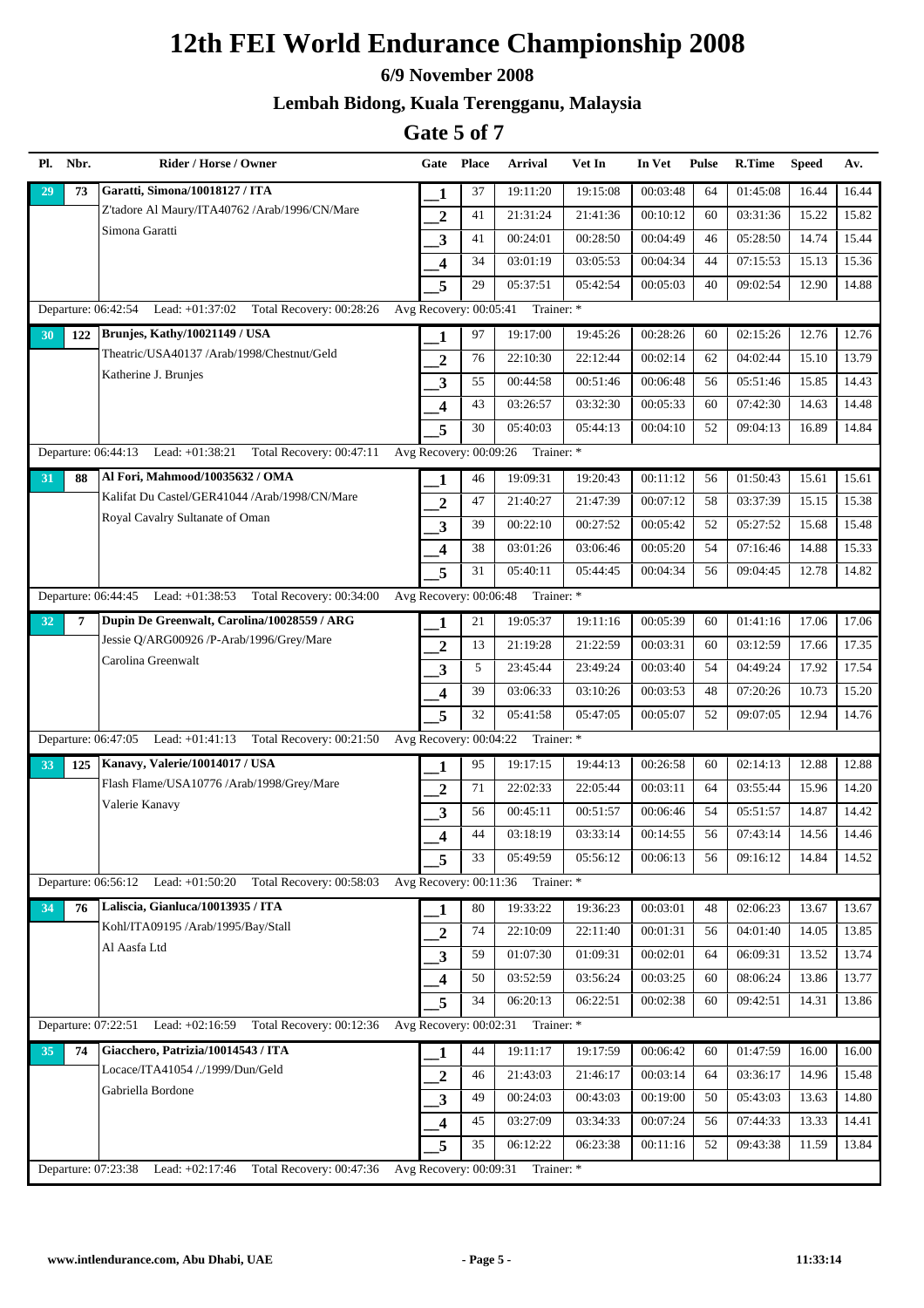#### **6/9 November 2008**

### **Lembah Bidong, Kuala Terengganu, Malaysia**

| Pl. Nbr.            | Rider / Horse / Owner                                           |                         | Gate Place | Arrival                           | Vet In   | In Vet   | <b>Pulse</b> | R.Time   | <b>Speed</b> | Av.   |
|---------------------|-----------------------------------------------------------------|-------------------------|------------|-----------------------------------|----------|----------|--------------|----------|--------------|-------|
| 106<br>36           | Van Niekerk, Cornelius/10014704 / SAF                           | 1                       | 57         | 19:22:59                          | 19:24:59 | 00:02:00 | 58           | 01:54:59 | 15.03        | 15.03 |
|                     | Ridasa Dr GBM/RSA40840 /P-Arab/2001/CN/Geld                     | $\boldsymbol{2}$        | 58         | 21:52:10                          | 21:54:26 | 00:02:16 | 62           | 03:44:26 | 14.80        | 14.92 |
|                     | Jacob Hayward                                                   | $\mathbf{3}$            | 47         | 00:37:10                          | 00:40:50 | 00:03:40 | 52           | 05:40:50 | 14.85        | 14.89 |
|                     |                                                                 | $\overline{\mathbf{4}}$ | 46         | 03:31:35                          | 03:34:48 | 00:03:13 | 56           | 07:44:48 | 13.07        | 14.41 |
|                     |                                                                 | 5                       | 36         | 06:21:11                          | 06:24:34 | 00:03:23 | 60           | 09:44:34 | 11.52        | 13.82 |
|                     | Departure: 07:24:34 Lead: +02:18:42 Total Recovery: 00:14:32    | Avg Recovery: 00:02:54  |            | Trainer: *                        |          |          |              |          |              |       |
| 103<br>37           | De Villiers, Gillese/10015318 / SAF                             | 1                       | 55         | 19:20:17                          | 19:24:16 | 00:03:59 | 52           | 01:54:16 | 15.12        | 15.12 |
|                     | Traka Crypton/RSA40367 /Arab/2000/Bay/Geld                      | $\overline{2}$          | 64         | 21:53:08                          | 21:56:52 | 00:03:44 | 64           | 03:46:52 | 14.39        | 14.76 |
|                     | G De Villers                                                    | 3                       | 50         | 00:36:29                          | 00:44:43 | 00:08:14 | 56           | 05:44:43 | 14.66        | 14.73 |
|                     |                                                                 | $\overline{\mathbf{4}}$ | 48         | 03:31:09                          | 03:38:39 | 00:07:30 | 56           | 07:48:39 | 13.07        | 14.29 |
|                     |                                                                 | 5                       | 37         | 06:19:49                          | 06:24:59 | 00:05:10 | 52           | 09:44:59 | 11.86        | 13.81 |
| Departure: 07:24:59 | Lead: +02:19:07<br>Total Recovery: 00:28:37                     | Avg Recovery: 00:05:43  |            | Trainer: *                        |          |          |              |          |              |       |
| 38<br>44            | Arcaya, Ricardo/10032802 / CHI                                  | 1                       | 76         | 19:30:40                          | 19:34:39 | 00:03:59 | 64           | 02:04:39 | 13.86        | 13.86 |
|                     | Don Pancho/CHI40077 /Arab/1999/White/Geld                       | $\overline{2}$          | 59         | 21:52:25                          | 21:54:45 | 00:02:20 | 64           | 03:44:45 | 16.18        | 14.90 |
|                     | Ricardo Arcaya                                                  | $\mathbf{3}$            | 51         | 00:39:49                          | 00:44:51 | 00:05:02 | 64           | 05:44:51 | 14.39        | 14.72 |
|                     |                                                                 | $\overline{\mathbf{4}}$ | 47         | 03:31:29                          | 03:36:35 | 00:05:06 | 56           | 07:46:35 | 13.31        | 14.35 |
|                     |                                                                 | 5                       | 38         | 06:34:09                          | 06:37:19 | 00:03:10 | 52           | 09:57:19 | 10.56        | 13.52 |
|                     | Departure: 07:37:19 Lead: +02:31:27 Total Recovery: 00:19:37    | Avg Recovery: 00:03:55  |            | Trainer: *                        |          |          |              |          |              |       |
| 84<br>39            | Smith, Andrea/10033110 / NZL                                    | 1                       | 61         | 19:21:08                          | 19:25:25 | 00:04:17 | 54           | 01:55:25 | 14.97        | 14.97 |
|                     | Sierra Nevada/ /A-Arab/1998/Grey/Geld                           | $\boldsymbol{2}$        | 57         | 21:50:36                          | 21:53:52 | 00:03:16 | 58           | 03:43:52 | 14.94        | 14.96 |
|                     | Andrea Smith                                                    | 3                       | 46         | 00:33:09                          | 00:36:44 | 00:03:35 | 60           | 05:36:44 | 15.31        | 15.07 |
|                     |                                                                 | $\overline{\mathbf{4}}$ | 35         | 03:02:37                          | 03:06:26 | 00:03:49 | 60           | 07:16:26 | 16.25        | 15.34 |
|                     |                                                                 | 5                       | 39         | 06:35:54                          | 06:39:17 | 00:03:23 | 60           | 09:59:17 | 8.47         | 13.48 |
|                     | Departure: 07:39:17 Lead: +02:33:25 Total Recovery: 00:18:20    | Avg Recovery: 00:03:40  |            | Trainer: *                        |          |          |              |          |              |       |
| 90<br>40            | Cacheirinha, Filipe/10014057 / POR                              | 1                       | 63         | 19:24:06                          | 19:26:56 | 00:02:50 | 62           | 01:56:56 | 14.78        | 14.78 |
|                     | Papoila/POR01710 /Arab/1996/Grey/Mare                           | $\overline{2}$          | 69         | 22:00:45                          | 22:02:56 | 00:02:11 | 56           | 03:52:56 | 13.97        | 14.37 |
|                     | Ana Pinto Barbas                                                | 3                       | 58         | 00:51:18                          | 00:55:10 | 00:03:52 | 56           | 05:55:10 | 14.14        | 14.29 |
|                     |                                                                 | $\overline{\mathbf{4}}$ | 49         | 03:46:29                          | 03:49:43 | 00:03:14 | 60           | 07:59:43 | 13.01        | 13.96 |
|                     |                                                                 | 5                       | 40         | 06:35:27                          | 06:39:26 | 00:03:59 | 56           | 09:59:26 | 11.53        | 13.47 |
|                     | Departure: 07:39:26 Lead: +02:33:34<br>Total Recovery: 00:16:06 |                         |            | Avg Recovery: 00:03:13 Trainer: * |          |          |              |          |              |       |
| 71<br>41            | Catalano, Vincenzo/10025169 / ITA                               | 1                       | 72         | 19:27:07                          | 19:31:58 | 00:04:51 | 56           | 02:01:58 | 14.17        | 14.17 |
|                     | Parytet/ITA09250 /Arab/1998/Grey/Stall                          | $\boldsymbol{2}$        | 48         | 21:45:17                          | 21:48:31 | 00:03:14 | 62           | 03:38:31 | 16.78        | 15.32 |
|                     | <b>Ungolo Teresa</b>                                            | $\mathbf{3}$            | 42         | 00:29:18                          | 00:33:40 | 00:04:22 | 48           | 05:33:40 | 15.01        | 15.21 |
|                     |                                                                 | $\overline{\mathbf{4}}$ | 42         | 03:27:07                          | 03:31:41 | 00:04:34 | 48           | 07:41:41 | 12.65        | 14.50 |
|                     |                                                                 | 5                       | 41         | 06:40:52                          | 06:45:36 | 00:04:44 | 46           | 10:05:36 | 9.59         | 13.34 |
| Departure: 07:45:36 | Lead: +02:39:44<br>Total Recovery: 00:21:45                     | Avg Recovery: 00:04:21  |            | Trainer: *                        |          |          |              |          |              |       |
| 42<br>8             | Ismail, Md Azizie/1038700 / MAS                                 | 1                       | 89         | 19:29:57                          | 19:40:58 | 00:11:01 | 64           | 02:10:58 | 13.19        | 13.19 |
|                     | Janor Fee/MAS40102 /./2000/Grey/Mare                            | $\overline{2}$          | 68         | 21:58:26                          | 22:02:42 | 00:04:16 | 60           | 03:52:42 | 15.92        | 14.39 |
|                     | <b>TMKN</b>                                                     | $\mathbf{3}$            | 57         | 00:46:48                          | 00:52:25 | 00:05:37 | 64           | 05:52:25 | 14.43        | 14.40 |
|                     |                                                                 | $\overline{\mathbf{4}}$ | 55         | 04:06:10                          | 04:13:15 | 00:07:05 | 56           | 08:23:15 | 10.74        | 13.31 |
|                     |                                                                 | 5                       | 42         | 06:38:08                          | 06:45:48 | 00:07:40 | 56           | 10:05:48 | 13.46        | 13.33 |
| Departure: 07:45:48 | Lead: +02:39:56<br>Total Recovery: 00:35:39                     |                         |            | Avg Recovery: 00:07:07 Trainer: * |          |          |              |          |              |       |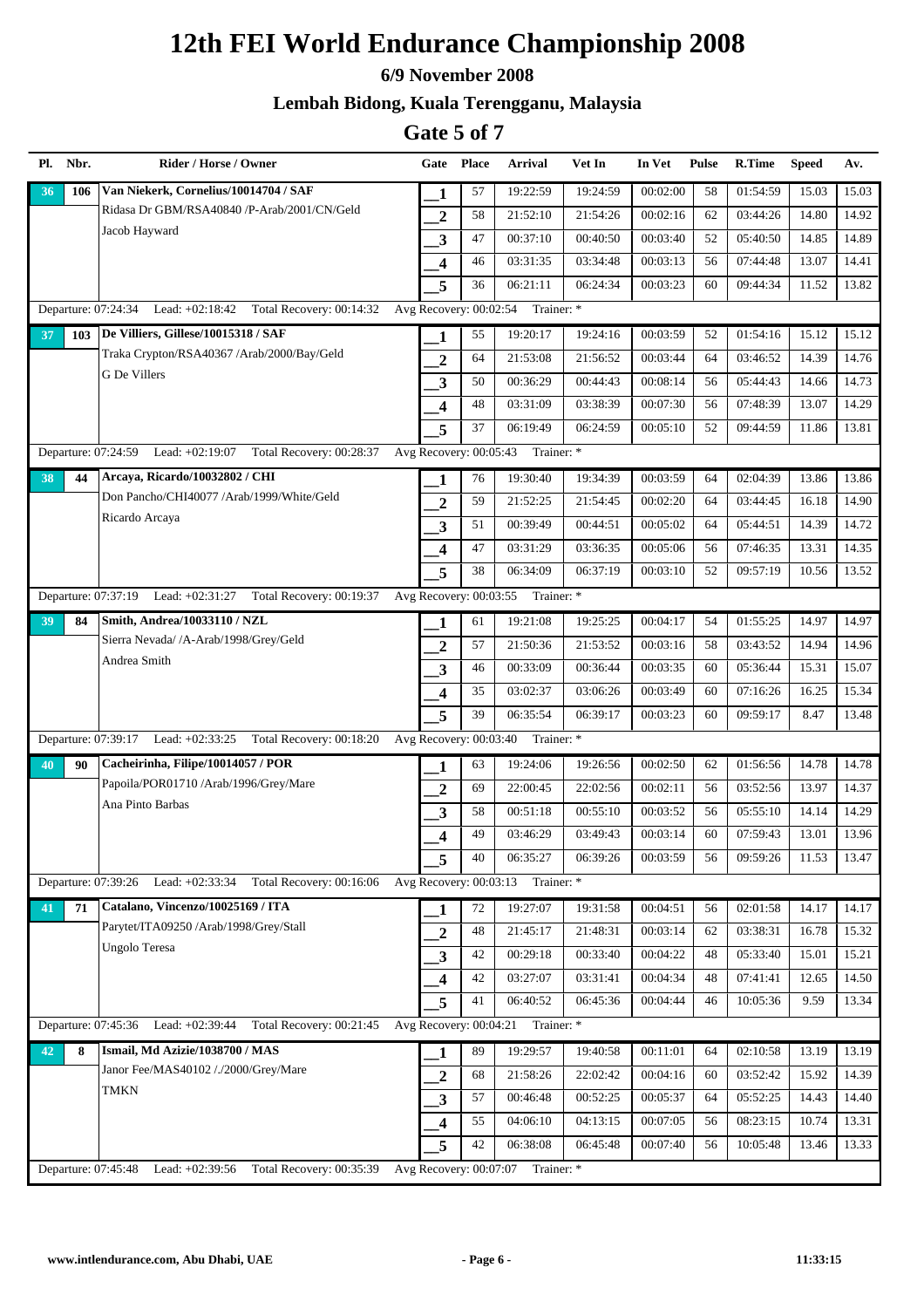#### **6/9 November 2008**

### **Lembah Bidong, Kuala Terengganu, Malaysia**

| Pl. Nbr.              | Rider / Horse / Owner                                           |                         | Gate Place | <b>Arrival</b>                    | Vet In   | In Vet   | <b>Pulse</b> | R.Time   | <b>Speed</b> | Av.   |
|-----------------------|-----------------------------------------------------------------|-------------------------|------------|-----------------------------------|----------|----------|--------------|----------|--------------|-------|
| 66<br>43              | Paiz Larrave, Fernando/10024808 / GUA                           | 1                       | 25         | 19:06:24                          | 19:12:46 | 00:06:22 | 64           | 01:42:46 | 16.82        | 16.82 |
|                       | Farahon/GUA00227 /A-Arab/1997/Grey/Stall                        | $\overline{2}$          | 30         | 21:26:33                          | 21:30:24 | 00:03:51 | 64           | 03:20:24 | 16.59        | 16.71 |
|                       | Luis Vega Aleman                                                | 3                       | 38         | 00:07:34                          | 00:21:20 | 00:13:46 | 60           | 05:21:20 | 14.29        | 15.80 |
|                       |                                                                 | 4                       | 40         | 03:22:52                          | 03:26:15 | 00:03:23 | 60           | 07:36:15 | 12.01        | 14.68 |
|                       |                                                                 | 5                       | 43         | 06:43:12                          | 06:46:13 | 00:03:01 | 60           | 10:06:13 | 9.20         | 13.32 |
| Departure: 07:46:13   | Lead: $+02:40:21$<br>Total Recovery: 00:30:23                   | Avg Recovery: 00:06:04  |            | Trainer: *                        |          |          |              |          |              |       |
| 44<br>31              | Taher Yousif, Yousif Ali/10020248 / BHR                         | 1                       | 42         | 19:07:38                          | 19:16:44 | 00:09:06 | 60           | 01:46:44 | 16.19        | 16.19 |
|                       | Ganda Koy/FRA11795 /P-Arab/1996/Grey/Geld                       | $\overline{2}$          | 40         | 21:30:03                          | 21:40:33 | 00:10:30 | 56           | 03:30:33 | 15.60        | 15.90 |
|                       | Royal Endurance Team of Bahrain                                 | 3                       | 18         | 23:55:00                          | 23:59:54 | 00:04:54 | 52           | 04:59:54 | 19.34        | 16.93 |
|                       |                                                                 | 4                       | 52         | 03:51:46                          | 03:59:01 | 00:07:15 | 60           | 08:09:01 | 8.57         | 13.69 |
|                       |                                                                 | 5                       | 44         | 06:40:30                          | 06:49:23 | 00:08:53 | 60           | 10:09:23 | 11.47        | 13.25 |
|                       | Departure: 07:49:23 Lead: +02:43:31<br>Total Recovery: 00:40:38 | Avg Recovery: 00:08:07  |            | Trainer: *                        |          |          |              |          |              |       |
| 45<br>111             | Saenz Curto, Carlota/10038363 / SPA                             | 1                       | 101        | 19:42:55                          | 19:52:03 | 00:09:08 | 57           | 02:22:03 | 12.16        | 12.16 |
|                       | Mimosa/ESP04205 /./1992/Grey/Stall                              | $\mathbf{2}$            | 83         | 22:21:46                          | 22:24:50 | 00:03:04 | 56           | 04:14:50 | 14.36        | 13.14 |
|                       | Carlota Saez Curto                                              | 3                       | 71         | 01:35:11                          | 01:38:53 | 00:03:42 | 48           | 06:38:53 | 12.00        | 12.73 |
|                       |                                                                 | 4                       | 57         | 04:18:48                          | 04:22:47 | 00:03:59 | 56           | 08:32:47 | 14.22        | 13.06 |
|                       |                                                                 | 5                       | 45         | 07:08:34                          | 07:11:50 | 00:03:16 | 48           | 10:31:50 | 11.59        | 12.78 |
|                       | Departure: 08:11:50 Lead: +03:05:58 Total Recovery: 00:23:09    | Avg Recovery: 00:04:37  |            | Trainer: *                        |          |          |              |          |              |       |
| 131<br>46             | Fernandez Danvila, Sofia Maria/10028350 / URU                   | 1                       | 78         | 19:06:58                          | 19:35:58 | 00:29:00 | 52           | 02:05:58 | 13.72        | 13.72 |
|                       | Norteno /URU40285 /Crsbreed/1999/Grey/Geld                      | $\mathbf{2}$            | 84         | 22:14:49                          | 22:26:46 | 00:11:57 | 64           | 04:16:46 | 12.39        | 13.04 |
|                       | Haras Valle Verde                                               | 3                       | 63         | 01:13:52                          | 01:18:04 | 00:04:12 | 56           | 06:18:04 | 14.25        | 13.43 |
|                       |                                                                 | $\overline{\mathbf{4}}$ | 56         | 04:16:17                          | 04:19:26 | 00:03:09 | 58           | 08:29:26 | 12.33        | 13.14 |
|                       |                                                                 | 5                       | 46         | 07:08:25                          | 07:12:32 | 00:04:07 | 60           | 10:32:32 | 11.21        | 12.77 |
|                       | Departure: 08:12:32 Lead: +03:06:40 Total Recovery: 00:52:25    | Avg Recovery: 00:10:29  |            | Trainer: *                        |          |          |              |          |              |       |
| 112<br>47             | Yebra Altimiras, Anna/10013887 / SPA                            | 1                       | 92         | 19:13:04                          | 19:42:37 | 00:29:33 | 64           | 02:12:37 | 13.03        | 13.03 |
|                       | Vanita Vint Vacora/ESP02900 /Arab/1995/Grey/Mare                | $\overline{2}$          | 92         | 22:28:39                          | 22:37:05 | 00:08:26 | 56           | 04:27:05 | 12.05        | 12.54 |
|                       | Francesc Yebra                                                  | 3                       | 73         | 01:34:59                          | 01:39:55 | 00:04:56 | 52           | 06:39:55 | 13.01        | 12.69 |
|                       |                                                                 | 4                       | 58         | 04:18:43                          | 04:28:09 | 00:09:26 | 54           | 08:38:09 | 13.70        | 12.92 |
|                       |                                                                 | 5                       | 47         | 07:08:29                          | 07:15:10 | 00:06:41 | 52           | 10:35:10 | 11.79        | 12.72 |
| Departure: $08:15:10$ | Lead: +03:09:18<br>Total Recovery: 00:59:02                     |                         |            | Avg Recovery: 00:11:48 Trainer: * |          |          |              |          |              |       |
| 48<br>40              | Gielen, Robert/10018527 / CAN                                   | 1                       | 102        | 19:44:04                          | 19:52:47 | 00:08:43 | 52           | 02:22:47 | 12.10        | 12.10 |
|                       | F.C. Galaxy/CAN02782 /Arab/1997/Bay/Geld                        | 2                       | 91         | 22:30:10                          | 22:35:32 | 00:05:22 | 60           | 04:25:32 | 13.20        | 12.61 |
|                       | Robert Gielen                                                   | 3                       | 76         | 01:40:49                          | 01:47:11 | 00:06:22 | 50           | 06:47:11 | 12.20        | 12.47 |
|                       |                                                                 | 4                       | 61         | 04:41:05                          | 04:45:59 | 00:04:54 | 48           | 08:55:59 | 12.58        | 12.49 |
|                       |                                                                 | 5                       | 48         | $\overline{07:}14:40$             | 07:20:04 | 00:05:24 | 52           | 10:40:04 | 13.26        | 12.62 |
| Departure: 08:20:04   | Lead: $+03:14:12$ Total Recovery: 00:30:45                      | Avg Recovery: 00:06:09  |            | Trainer: *                        |          |          |              |          |              |       |
| 49<br>12              | Alihan, Abdul Halim/10040492 / MAS                              | 1                       | 70         | 19:20:54                          | 19:31:09 | 00:10:15 | 60           | 02:01:09 | 14.26        | 14.26 |
|                       | BrookleighKentara/AUS40883 /A-A/2000/Grey/Mare                  | $\overline{2}$          | 52         | 21:45:15                          | 21:49:35 | 00:04:20 | 60           | 03:39:35 | 16.46        | 15.25 |
|                       | <b>RTES</b>                                                     | 3                       | 54         | 00:45:05                          | 00:51:16 | 00:06:11 | 56           | 05:51:16 | 13.12        | 14.45 |
|                       |                                                                 | $\overline{\mathbf{4}}$ | 51         | 03:52:50                          | 03:58:11 | 00:05:21 | 45           | 08:08:11 | 11.83        | 13.72 |
|                       |                                                                 | 5                       | 49         | 07:15:15                          | 07:20:34 | 00:05:19 | 46           | 10:40:34 | 9.06         | 12.61 |
| Departure: 08:20:34   | Lead: +03:14:42<br>Total Recovery: 00:31:26                     |                         |            | Avg Recovery: 00:06:17 Trainer: * |          |          |              |          |              |       |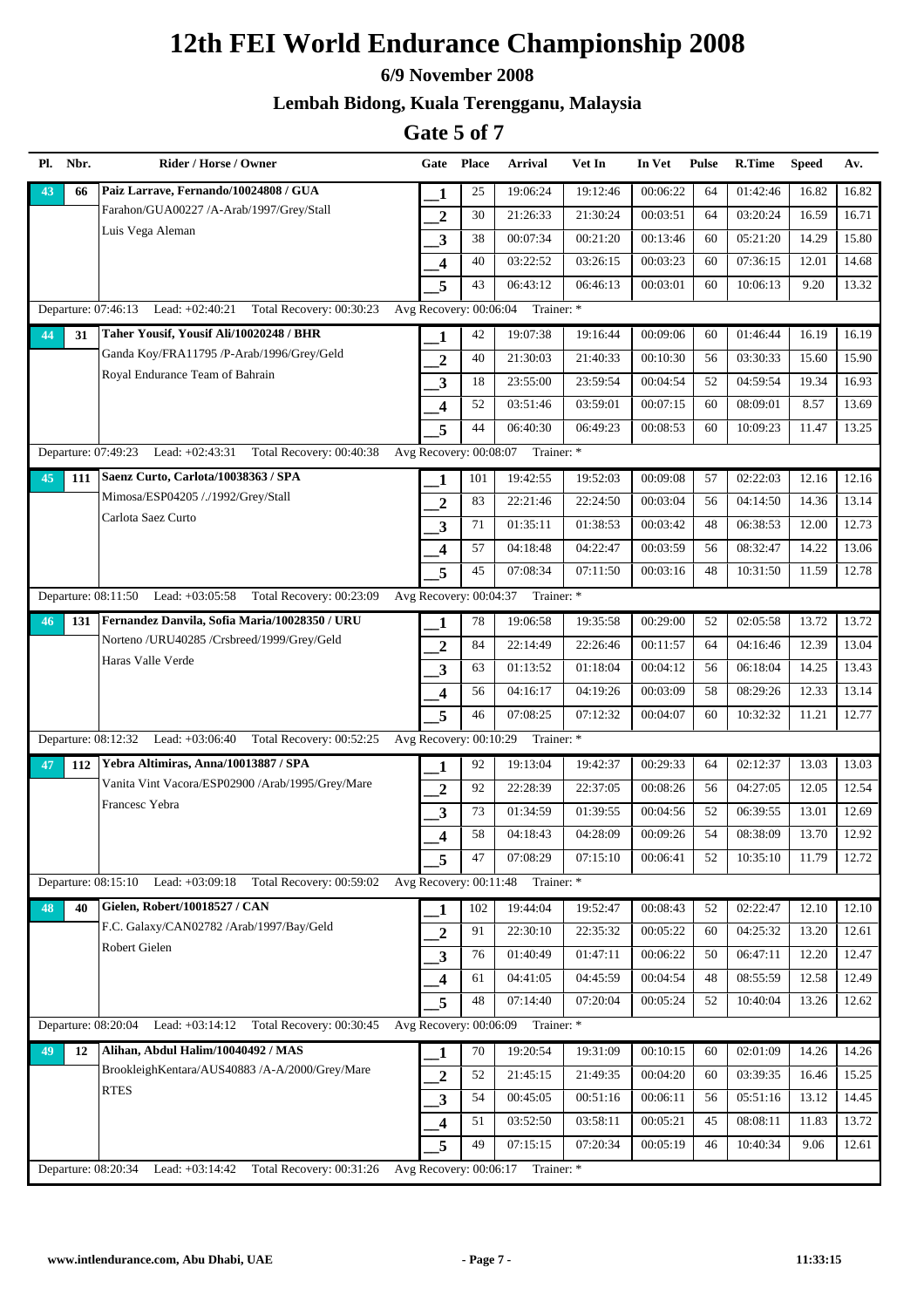#### **6/9 November 2008**

### **Lembah Bidong, Kuala Terengganu, Malaysia**

| Pl. Nbr.            | Rider / Horse / Owner                                           |                         | Gate Place | Arrival                           | Vet In   | In Vet   | <b>Pulse</b> | R.Time   | <b>Speed</b> | Av.                |
|---------------------|-----------------------------------------------------------------|-------------------------|------------|-----------------------------------|----------|----------|--------------|----------|--------------|--------------------|
| 50<br>102           | Safranova, Katarina/10039913 / SLO                              | 1                       | 99         | 19:43:07                          | 19:51:18 | 00:08:11 | 64           | 02:21:18 | 12.23        | 12.23              |
|                     | Nazira/SVK40018 /Arab/2000/Grey/Mare                            | $\boldsymbol{2}$        | 93         | 22:34:21                          | 22:39:06 | 00:04:45 | 48           | 04:29:06 | 12.68        | 12.44              |
|                     | Hilmi Boulbol                                                   | $\mathbf{3}$            | 77         | 01:42:03                          | 01:47:37 | 00:05:34 | 50           | 06:47:37 | 12.48        | 12.45              |
|                     |                                                                 | $\overline{\mathbf{4}}$ | 63         | 04:43:47                          | 04:50:07 | 00:06:20 | 56           | 09:00:07 | 12.23        | 12.40              |
|                     |                                                                 | 5                       | 50         | 07:23:14                          | 07:30:21 | 00:07:07 | 48           | 10:50:21 | 12.52        | 12.42              |
|                     | Departure: 08:30:21 Lead: +03:24:29 Total Recovery: 00:31:57    | Avg Recovery: 00:06:23  |            | Trainer: *                        |          |          |              |          |              |                    |
| 51<br>42            | <b>Sturley, Ruth/10017844 / CAN</b>                             | 1                       | 108        | 19:56:39                          | 20:07:53 | 00:11:14 | 60           | 02:37:53 | 10.95        | 10.95              |
|                     | RBF Super Sport/CAN02334 /Arab/1993/CN/Geld                     | $\overline{2}$          | 98         | 22:54:15                          | 22:57:51 | 00:03:36 | 60           | 04:47:51 | 12.47        | 11.63              |
|                     | <b>Ruth Sturley</b>                                             | 3                       | 81         | 01:52:39                          | 01:57:26 | 00:04:47 | 48           | 06:57:26 | 13.34        | 12.16              |
|                     |                                                                 | $\overline{\mathbf{4}}$ | 64         | 04:44:51                          | 04:50:39 | 00:05:48 | 48           | 09:00:39 | 13.15        | 12.39              |
|                     |                                                                 | 5                       | 51         | 07:26:44                          | 07:31:30 | 00:04:46 | 48           | 10:51:30 | 12.45        | 12.40              |
|                     | Departure: 08:31:30 Lead: +03:25:38 Total Recovery: 00:30:11    | Avg Recovery: 00:06:02  |            | Trainer: *                        |          |          |              |          |              |                    |
| 52<br>69            | Odor, Eniko/10021503 / HUN                                      | 1                       | 88         | 19:37:35                          | 19:40:55 | 00:03:20 | 48           | 02:10:55 | 13.20        | 13.20              |
|                     | Geza/HUN01490 /A-Euro/1995/Grey/Stall                           | $\boldsymbol{2}$        | 88         | 22:28:53                          | 22:31:41 | 00:02:48 | 51           | 04:21:41 | 12.39        | 12.79              |
|                     | Lajos Odor                                                      | $\overline{\mathbf{3}}$ | 74         | 01:34:54                          | 01:41:44 | 00:06:50 | 50           | 06:41:44 | 12.34        | 12.64              |
|                     |                                                                 | $\overline{\mathbf{4}}$ | 67         | 04:49:43                          | 04:56:35 | 00:06:52 | 48           | 09:06:35 | 11.18        | 12.25              |
|                     |                                                                 | 5                       | 52         | 07:35:02                          | 07:39:11 | 00:04:09 | 54           | 10:59:11 | 12.26        | 12.25              |
|                     | Departure: 08:39:11 Lead: +03:33:19 Total Recovery: 00:23:59    | Avg Recovery: 00:04:47  |            | Trainer: *                        |          |          |              |          |              |                    |
| 25<br>53            | Thumer, Susanne/10017872 / AUS                                  | 1                       | 75         | 19:27:04                          | 19:34:34 | 00:07:30 | 60           | 02:04:34 | 13.87        | 13.87              |
|                     | Galib/AT121-0996-92 /./1992/Bay/Geld                            | $\overline{2}$          | 70         | 22:02:06                          | 22:05:17 | 00:03:11 | 56           | 03:55:17 | 14.63        | 14.23              |
|                     | <b>Susanne Thumer</b>                                           | $\mathbf{3}$            | 61         | 01:09:20                          | 01:16:55 | 00:07:35 | 60           | 06:16:55 | 12.20        | 13.47              |
|                     |                                                                 | $\overline{\mathbf{4}}$ | 60         | 04:27:16                          | 04:35:21 | 00:08:05 | 60           | 08:45:21 | 10.91        | 12.75              |
|                     |                                                                 | 5                       | 53         | 07:33:45                          | 07:39:29 | 00:05:44 | 56           | 10:59:29 | 10.29        | 12.25              |
|                     | Departure: 08:39:29 Lead: +03:33:37 Total Recovery: 00:32:05    | Avg Recovery: 00:06:25  |            | Trainer: *                        |          |          |              |          |              |                    |
| 54<br>101           | <b>Boulbol, Feras/10020139 / SLO</b>                            | 1                       | 100        | 19:43:11                          | 19:51:26 | 00:08:15 | 64           | 02:21:26 | 12.22        | 12.22              |
|                     | Medina/SVK00291 /Arab/1999/Chestnut/Mare                        | $\boldsymbol{2}$        | 94         | 22:34:32                          | 22:40:23 | 00:05:51 | 58           | 04:30:23 | 12.56        | 12.38              |
|                     | Hilmi Boulbol                                                   | $\overline{\mathbf{3}}$ | 80         | 01:48:21                          | 01:56:33 | 00:08:12 | 60           | 06:56:33 | 11.82        | 12.19              |
|                     |                                                                 | $\overline{\mathbf{4}}$ | 69         | 04:57:34                          | 05:03:37 | 00:06:03 | 56           | 09:13:37 | 11.82        | 12.10              |
|                     |                                                                 | 5                       | 54         | 07:39:14                          | 07:47:15 | 00:08:01 | 54           | 11:07:15 | 12.14        | 12.10              |
|                     | Departure: 08:47:15 Lead: +03:41:23 Total Recovery: 00:36:22    |                         |            | Avg Recovery: 00:07:16 Trainer: * |          |          |              |          |              |                    |
| 55<br>41            | Maccoubrey, Wendy/10018538 / CAN                                | 1                       | 103        | 19:48:34                          | 19:55:11 | 00:06:37 | 60           | 02:25:11 | 11.90        | 11.90              |
|                     | Mariah/CAN02659 /Arab/1993/Grey/Geld                            | $\boldsymbol{2}$        | 96         | 22:33:35                          | 22:42:57 | 00:09:22 | 57           | 04:32:57 | 12.68        | 12.27              |
|                     | Wendy Maccoubrey                                                | $\mathbf{3}$            | 79         | 01:44:03                          | 01:49:41 | 00:05:38 | 58           | 06:49:41 | 12.64        | $\overline{12.39}$ |
|                     |                                                                 | 4                       | 66         | 04:48:42                          | 04:54:17 | 00:05:35 | 62           | 09:04:17 | 12.04        | 12.30              |
|                     |                                                                 | 5                       | 55         | 07:40:28                          | 07:48:05 | 00:07:37 | 56           | 11:08:05 | 11.15        | 12.09              |
| Departure: 08:48:05 | Lead: +03:42:13 Total Recovery: 00:34:49                        | Avg Recovery: 00:06:57  |            | Trainer: *                        |          |          |              |          |              |                    |
| 56<br>43            | Vinton, Yvette/10013858 / CAN                                   | 1                       | 107        | 19:48:38                          | 20:00:11 | 00:11:33 | 58           | 02:30:11 | 11.51        | 11.51              |
|                     | Teese/CAN40148 /Arab/2000/Chestnut/Geld                         | $\overline{2}$          | 95         | 22:33:48                          | 22:42:38 | 00:08:50 | 64           | 04:32:38 | 13.23        | 12.28              |
|                     | <b>Yvette Vinton</b>                                            | $\mathbf{3}$            | 78         | 01:44:27                          | 01:49:23 | 00:04:56 | 54           | 06:49:23 | 12.64        | 12.40              |
|                     |                                                                 | $\overline{\mathbf{4}}$ | 70         | 04:48:51                          | 05:06:04 | 00:17:13 | 56           | 09:16:04 | 11.04        | 12.04              |
|                     |                                                                 | 5                       | 56         | 07:42:15                          | 07:49:18 | 00:07:03 | 60           | 11:09:18 | 12.19        | 12.07              |
|                     | Total Recovery: 00:49:35<br>Departure: 08:49:18 Lead: +03:43:26 |                         |            | Avg Recovery: 00:09:55 Trainer: * |          |          |              |          |              |                    |